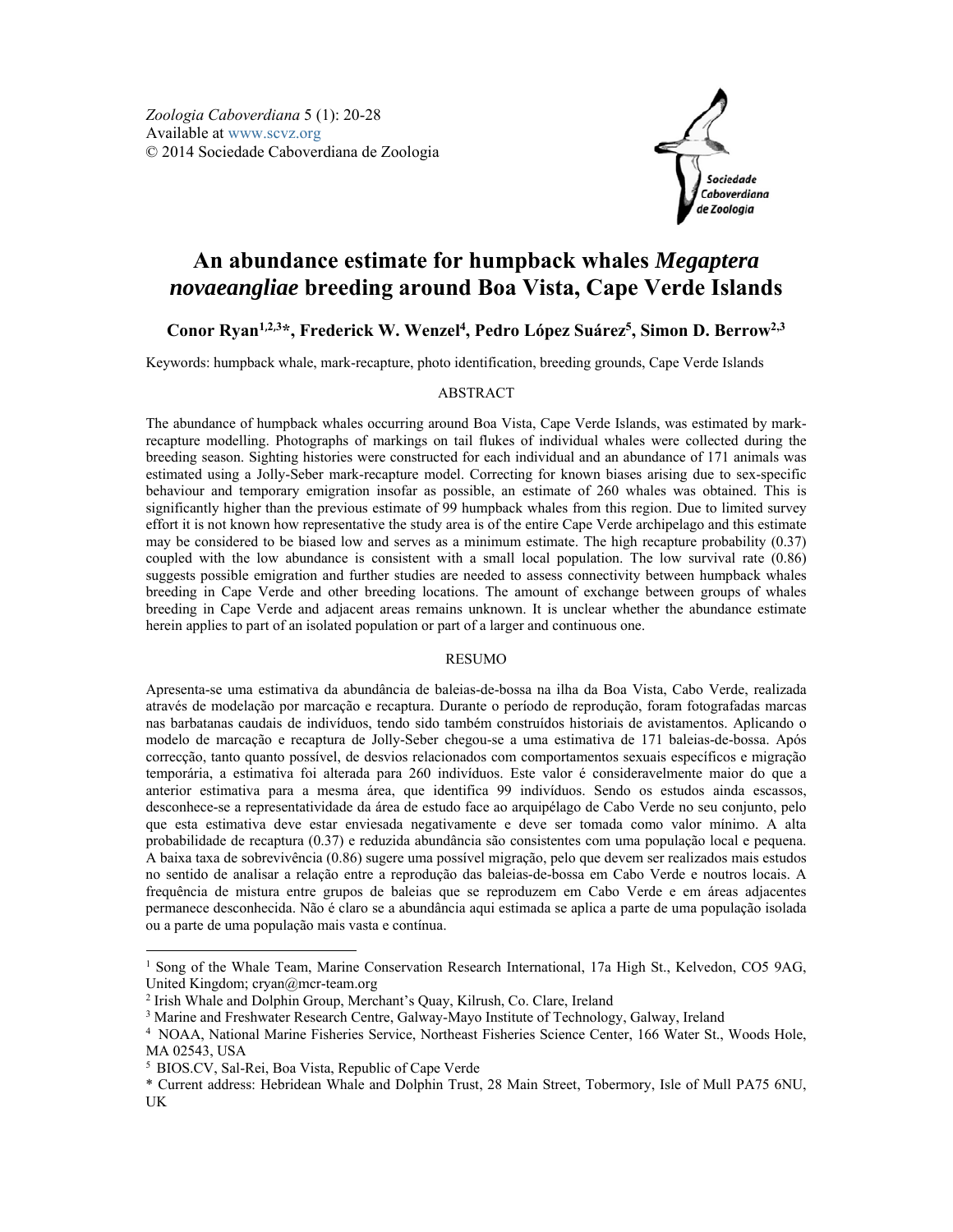INTRODUCTION

Humpback whales *Megaptera novaeangliae* migrate from northern feeding areas to the Cape Verde Islands during winter to breed and give birth. This species is typically found from February to late May in sheltered waters in the lee of islands. Although likely biased by search effort, humpback whales are chiefly found off Boa Vista, Sal and Maio, but occasionally around the other islands of the Cape Verde archipelago (Hazevoet & Wenzel 2000, Wenzel *et al.* 2009, Ryan *et al.* 2013a). Based on whaling records, it has been suggested that these humpbacks are a separate population to that in the West Indies (Townsend 1935, Smith & Reeves 2003). Molecular genetic analysis and photo-identification matching studies are currently underway to investigate if Cape Verde humpbacks are reproductively isolated from those breeding elsewhere in the North Atlantic. Preliminary genetic results suggest that this may indeed be the case (Bérubé *et al.* 2012).

Analysis of whaling ship logbook records indicate that *ca.* 5000 individuals occurred in the waters around Cape Verde prior to overexploitation during the  $18<sup>th</sup>$  Century (Smith & Reeves 2003, Punt *et al.* 2006). The only available modern-day abundance estimate for the archipelago is 99 ( $CV = 0.23$ ), however the authors cautioned that it may be unreliable due to limited data available at that time (Punt *et al.* 2006). Furthermore, whether the abundance estimates presented both herein and by Punt *et al.* (2006) apply to a discreet population of whales is uncertain. Nonetheless, a local abundance estimate is important to monitor trends in the number of humpback whales breeding around Boa Vista in light of rapid

development of the coastal environment (Ryan *et al.* 2013a). In the western North Atlantic Ocean, there has been an increase in humpback whale abundance at a rate of 0.031 yr-1 (Stevick *et al.* 2003). In contrast, on the eastern side of the Atlantic, a general lack of data available on humpback whales means that the species status is not known.

In this brief study, an updated abundance estimate is presented for humpback whales around Boa Vista, one of the three eastern Cape Verde Islands, using mark-recapture analysis of natural markings from tail fluke images (i.e. photo-identification). These techniques can be used to derive estimates of abundance for cetaceans (Hammond 1986), however the underlying assumptions can be difficult to satisfy (Hammond 1990, Hammond *et al.* 1990). The greatest challenge in this regard is accounting for heterogeneous 'catchability' (i.e. heterogeneity in the probability of recapture) and differentiating between temporary emigrations (Hammond 1990, Kendall *et al.* 1997). Using open-population models, permanent emigration or death can be accounted for, but temporary emigration presents challenges that are difficult to address using small datasets (Hammond 1990, Fujiwara & Caswell 2002). For a scenario such as that in Cape Verde, where population structure is unclear and movements between breeding areas cannot be discounted, open-population models such as the Jolly-Seber and Cormack Jolly-Seber (Cormack 1964, Jolly 1965, Seber 1965) models are therefore appropriate. However, heterogeneity still remains an issue, which usually results in downward biased abundance estimates (Hammond 1990).

# MATERIALS AND METHODS

Between March and May each year from 2010 to 2013, boat-based searches were carried out for humpback whales in inshore waters to the northwest of Boa Vista, Cape Verde Islands (Fig. 1). A total of 385 surveys were carried out from Sal-Rei, the main town in Boa Vista, both opportunistically from whale-watching vessels and on a dedicated basis from a 5 m rigid-hulled inflatable (see Ryan *et al.* 2013a for details). Although different platforms were used, the survey methodology was similar in that vessels left the port of Sal-Rei and carried out searches of the study area *ad hoc* (Fig. 1). The route taken was dictated by the weather and sea conditions and once whales were sighted, efforts were made to photograph the underside of the tail fluke of each whale present by approaching slowly from behind. Photographs taken using digital SLR cameras with telephoto lenses were submitted to the North Atlantic Humpback Whale Catalogue (NAHWC) which was searched for matches based on markings, namely natural variation in pigments and scars. The NAHWC is curated by Allied Whale, College of the Atlantic, 105 Eden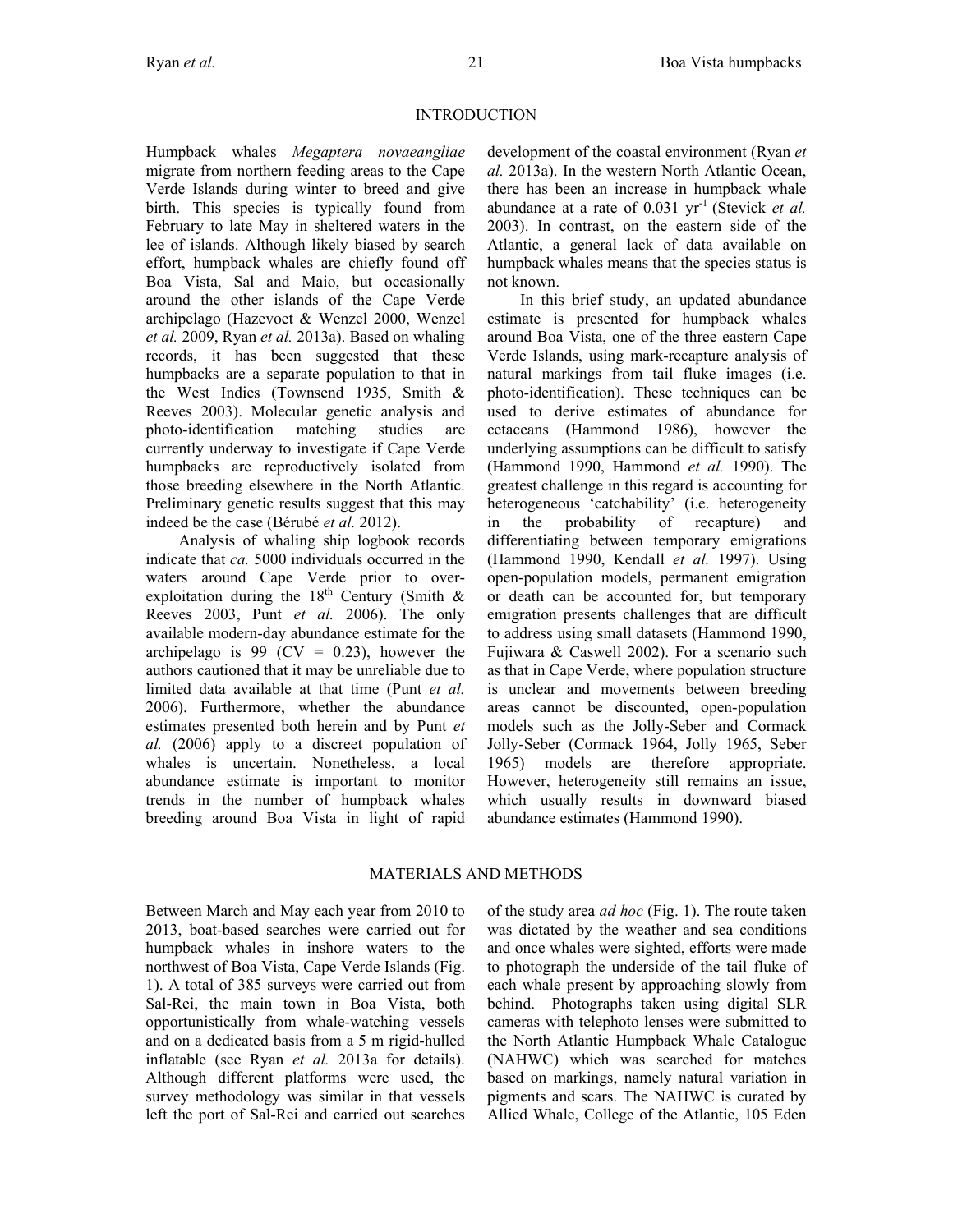Street, Bar Harbor, Maine 04609, USA (www.coa.edu/ html/alliedwhale.htm). New and recognizable individuals were then included in the catalogue. Images were graded according to photograph quality following criteria outlined by Friday *et al.* (2000) and the lowest quality images on a three level scale were excluded from this study. Due to changes known to occur over time in the pigmentation patterns observed on calf flukes (Carlson *et al.* 1990), all calf fluke photos are retained, but not included in the catalogue or used in this mark-recapture estimate. Following these matching and grading processes, an annual recapture history was constructed for each recognizable individual whale photographed in the study area.



Fig. 1. Map of Boa Vista showing the study area where search effort was conducted and the locations in which photo-identification images were collected during February to May each year between 2010 and 2013.

Abundance was estimated using an openpopulation mark-recapture approach in R (R Development Core Team 2008). The *Rcapture* package was used to fit both log-linear Jolly-Seber (JS) and Cormack-Jolly-Seber (CJS) models to derive estimates of abundance *N,* apparent survival *ρ* and probability of recapture *φ*. For each annual capture period *t* ranging from 1 to  $t$ , the population size  $N_1$  to  $N_t$  were estimated. Given that this study was conducted over a short timescale in comparison to the lifeexpectancy of a humpback whale, the total number of visitors to the study site  $N_{total}$  is the value of interest. However, the  $N_t$  values for each year were also considered to examine variability in the number of whales visiting this location between years. The JS model assumes:

1. that 'marked' individuals (i.e*.* individually recognizable whales) are representative of the population;

- 2. that individuals do not lose their marks (or remain 'identifiable' between years);
- 3. that identified (i.e*.* 'marked' and 'released') whales have the same probability of capture following 'release';
- 4. that survival probability is equal for all whales during a given sampling period.

As calf pigmentation patterns change during the first couple of years after birth and calves have lower probability of survival, they were removed to ensure that assumption 2 and 4 were not violated (Carlson *et al.* 1990, Blackmer *et al.* 2000). The only available evidence of differential sex-specific survival probabilities in humpback whales is from the Gulf of St. Lawrence, where females have a higher survival rate (0.992) than males (0.971) (Ramp *et al.* 2010). No sex-biased survival rate is available for the population in the present study, although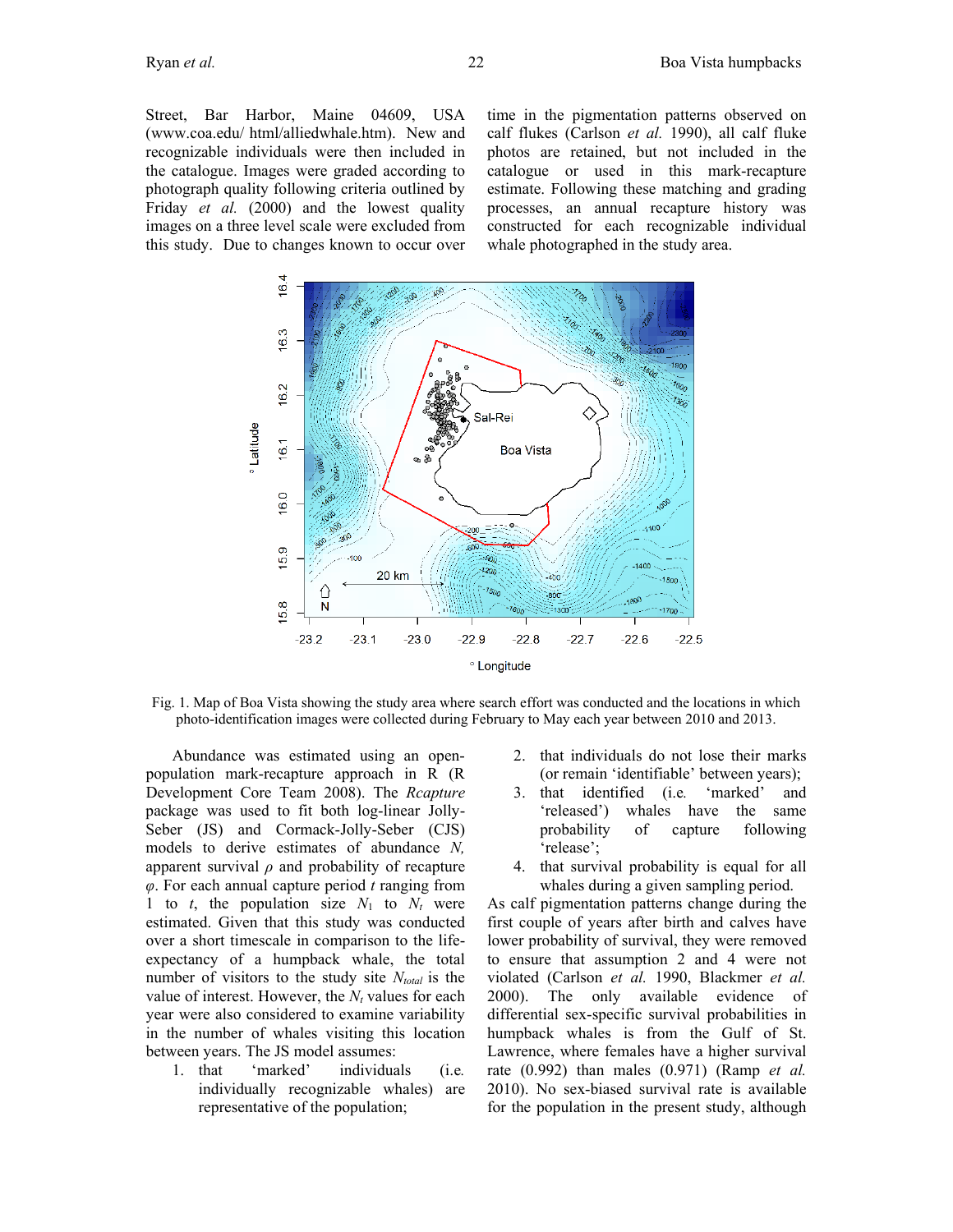In its simplest form, the JS model which estimates the total abundance  $\hat{N}_t$  is defined as:

$$
\widehat{N}_t = \frac{\widehat{M}_t}{\widehat{\alpha}_t}
$$

Where  $\hat{a}_t$ , the proportion of marked whales is defined by:

$$
\hat{\alpha}_t = \frac{m_t + 1}{n_t + 1}
$$

(where  $m_t$  is the number of uniquely identifiable whales photographed for time period  $t$  and  $n_t$  is<br>the total number of identifiable and of identifiable unidentifiable (unmarked) whales captured in *t*).

$$
\hat{M}_t
$$
, the abundance of the identifiable values at *t*, is defined as:

$$
\widehat{M}_t = \frac{(s_t + 1)Z_t}{R_t + 1} + m_{t-1}
$$

(where  $s_t$  is the total number of whales 'released' (i.e. photographed and survived);  $Z_t$ is the total number of whales photographed previously (i.e.  $\leq t$  -1);  $R_t$  is the number of  $s_t$ whales surviving after *t*; and  $m_{t-1}$  is the total number of uniquely identifiable whales caught in both *t* and prior to *t*)*.* 

For model validation, Pearson's residuals from the fitted models were plotted against the frequency of capture. This method is appropriate for log-linear models such as the JS model (Krebs 1999), permitting assessment of a key assumption of the JS model, that recapture probabilities are homogenous among individuals. Model choice was based on the goodness of fit using Akaike Information Criterion (AIC). The 95 % confidence intervals were estimated using

Explicitly accounting for the effects of temporary emigration can be challenging, however Kendall *et al.* (1997) provided a means to estimate the rate of temporary migration. This is determined by dividing the capture probability from the JS open population model by that from a closed population model (Kendall *et al.* 1997). For the purpose of estimating the rate of temporary emigration, a closed-population model was applied to our data using *closedp* command in the *Rcapture* package. This routine attempts to fit 12 different log-linear models (see Baillargeon & Rivest 2007 for details). The model with the lowest AIC value was chosen, from which the estimated capture probability was used to estimate the rate of temporary emigration as described above. Kendall *et al.* (1997) also presented a modified model to account for scenarios where temporary emigration occurs in a predictable manner, e.g. Markovian emigration, where the probability that an animal is not available for recapture in period *i* is dependent on whether or not it was available for capture in period *i* – 1. Accounting for Markovian temporary emigration might appear to be appropriate in the case of female humpback whales which have a two year breeding cycle due to their 11 month gestation period. However, our data indicate that some males (as determined by 'singing' and genetic biopsy sampling) returned to the study area each year. As the sex of each whale was not known, we could not implement routine Markovian temporary emigration type models.

### RESULTS

Between 2010 and 2013, a total of 119 individually recognizable adult humpback whales were photographed in coastal waters to the west of Boa Vista with image quality sufficient for inclusion in this study. A summary of the number of recaptures per year is presented in Table 1. The simple JS model was selected as it had a lower AIC (83.5) compared to the CJS model (221.5). A Pearson's residual plot exhibited good dispersion of indicating low heterogeneity in the data (Fig. 2). The abundance estimate for the total study period (2010–2013) was 171 and the model parameters are presented in Table 2. It was also possible to derive interannual abundance estimates for some periods:  $100 \pm 8$  from 2011 to 2012 and 131  $\pm$  12 from 2012 to 2013. Estimations for the first period (2010–2011) are not possible as there are no appropriate prior data from which to estimate recaptures. The rate at which new individuals are being recorded in the study area is declining, showing that the humpback whales occurring around Boa Vista are well represented in the sample (Fig. 3).

The rate of temporary emigration was found to range from 0.45 to 0.52 for the duration of the study. Therefore temporary emigration appears to be an important source of bias in the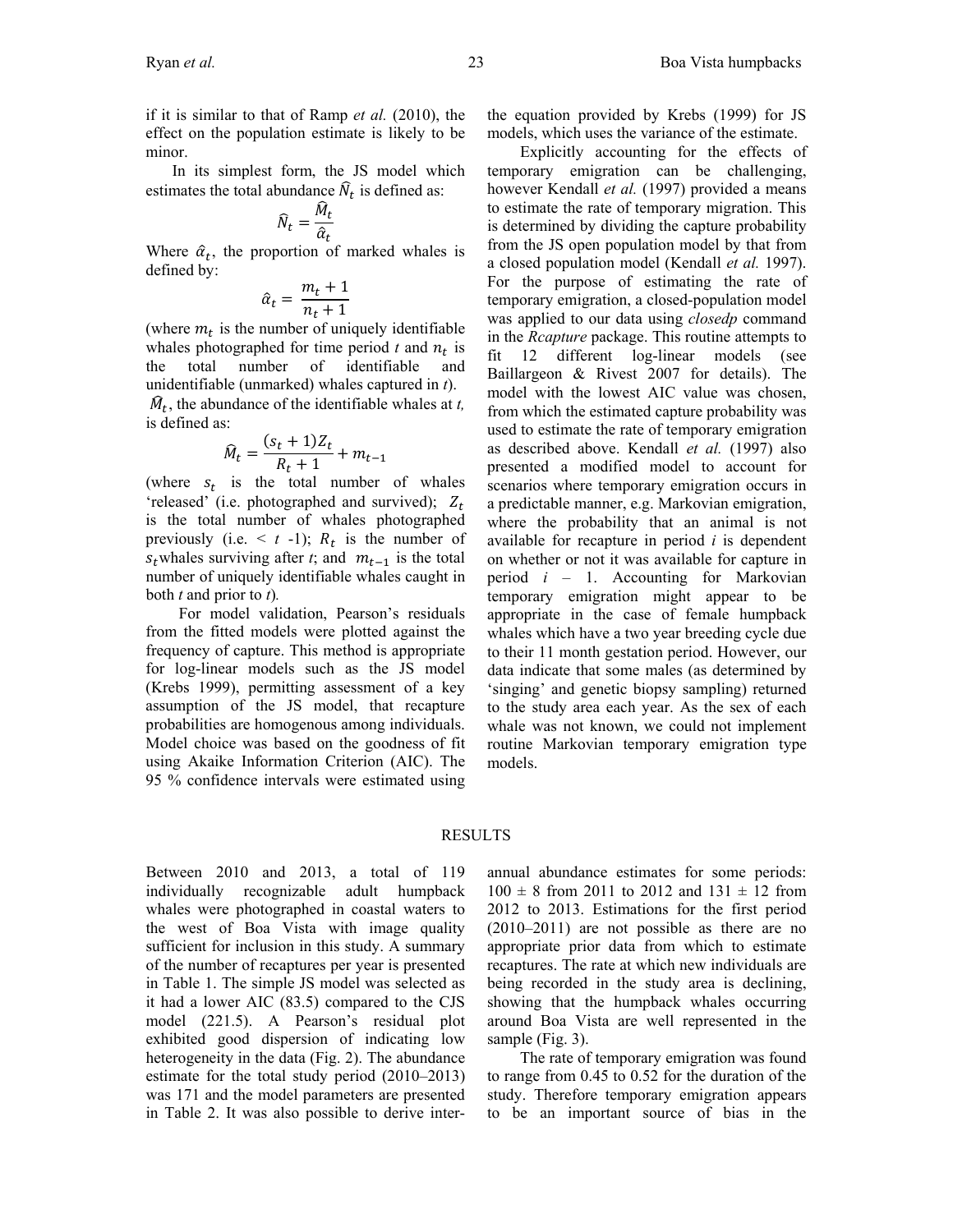due to both sex-specific behavior and temporary emigration is therefore 52%, giving a final abundance estimate of 260 humpback whales.

| Year                    | 2011 | 2012 | 2013 |
|-------------------------|------|------|------|
| Whales identified $m_t$ | 40   |      |      |
| Whales recaptured $R_t$ | າາ   |      |      |

Table 1. Number of whales identified and subsequently recaptured during the study.

| Parameter | Estimate |      | 95 % CI       |
|-----------|----------|------|---------------|
|           | 171      | 0.02 | 163-179       |
| M         | 0.37     | 0.75 | $0.23 - 0.53$ |
|           | 0.86     |      | $0.52 - 0.97$ |

Table 2. Mark-recapture Jolly-Seber model estimates including the absolute abundance  $(\hat{N})$ , capture probability (*φ*) and survival rate (*ρ*). NB, the estimate presented here is not corrected for known biases. See results section for further details.



Frequency of capture

Fig. 2. Scatter-plot of Pearson residuals versus frequency of capture for the fitted data from the chosen (Jolly-Seber) mark-recapture model, showing dispersion which indicates low heterogeneity in the data.

#### DISCUSSION

Humpback whale research in the Cape Verde Archipelago began in the early 1990s (see Reiner *et al.* 1996, Hazevoet & Wenzel 2000, Jann *et al.* 2003, Wenzel *et al.* 2009). Unfortunately, these research efforts were not spatially or temporally comparable for the purpose of this markrecapture population estimate. These initial dedicated surveys aimed to determine the distribution and relative abundance of humpbacks around the archipelago, which led researchers to focus their future efforts on Boa Vista. Although still an emerging industry in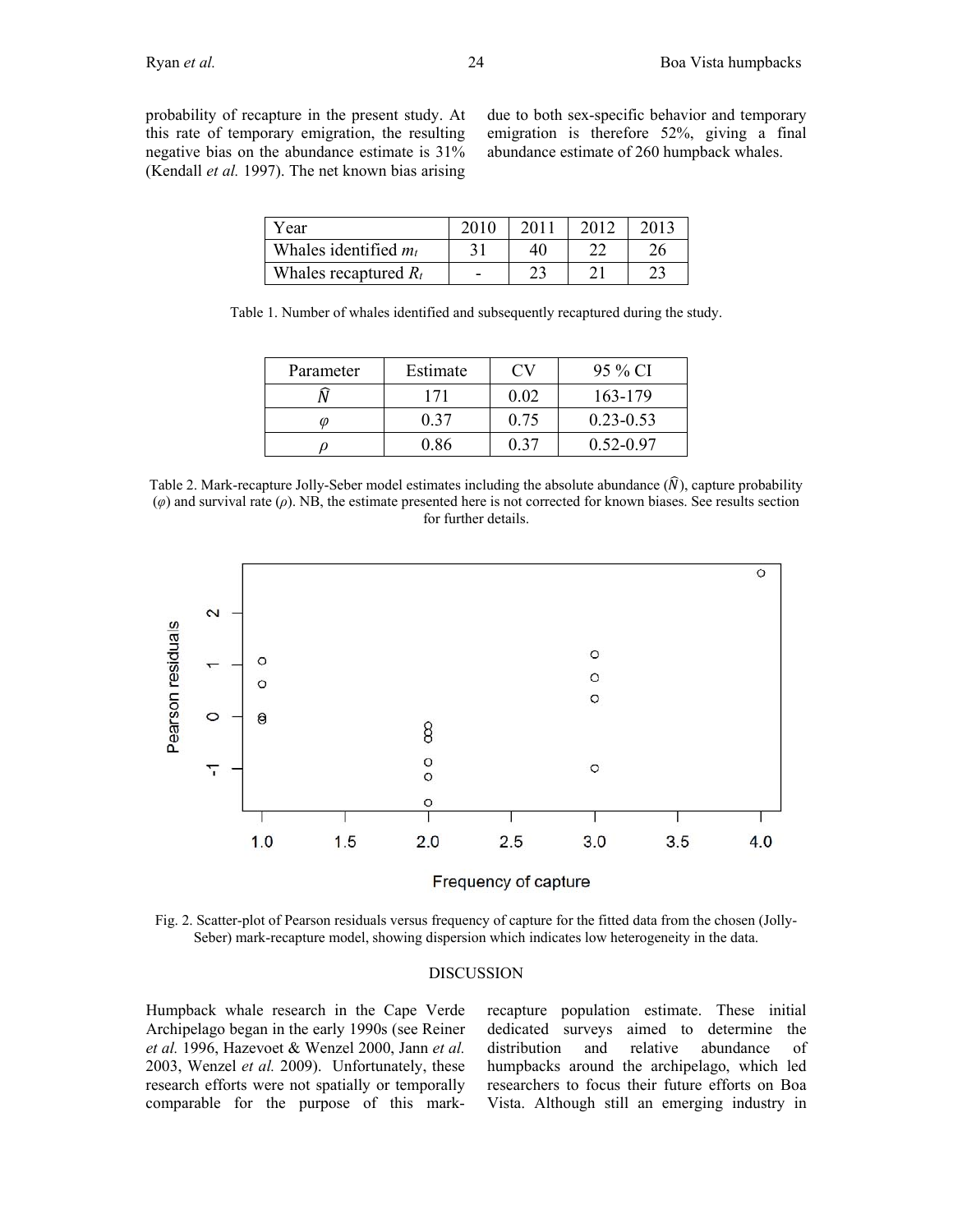Cape Verde, whale-watching activities in Boa Vista have been consistent since 2010. Whalewatch vessels have proved to be a useful platform from which to carry out photoidentification research to facilitate this markrecapture analysis.



Figure 3. Rate of discovery of individually recognizable whales.

The geographic range of humpback whales found breeding around Cape Verde today is not yet known and this prevents a clear interpretation of our findings. Furthermore, whether this group is isolated or forms part of a continuous population remains to be determined. Nevertheless, one advantage of the JS model is that it does not assume a closed population, i.e. it allows for the possibility of inward or outward migration. The abovementioned assumptions of the JS mark-recapture approach have been satisfied as far as possible, albeit without accounting for the possible sex-biases arising from differential survival rates and capture probabilities. Regarding assumption 1, it has been demonstrated that the distinctiveness of humpback whale fluke patterns has no measurable effect on abundance estimation using comparable mark-recapture methods (Friday *et al.* 2008). Removal of calves from the analysis ensured that assumption 2 was not violated, as fluke pigment undergoes significant changes in young animals, but not so much in older animals over short timescales (Carlson *et al.* 1990, Blackmer *et al.* 2000). Furthermore, calves were not considered because potentially they have a higher rate of natural mortality, violating assumption 4.

Finally, one unavoidable caveat exists in relation to assumption 3 – females with calves in attendance appear to prefer shallow waters (Ryan *et al.* 2013a) where they are less likely to flukeup (and therefore be 'captured' for photoidentification purposes). This results in females with calves being under-represented, resulting in a low biased abundance estimate (Smith *et al.*  1999). Furthermore, differential timing of migrations according to sex and overwintering of females at higher latitudes may exacerbate this bias (Smith *et al.*1999). Such bias can be largely overcome by sampling whales on both their feeding and breeding grounds, but this was not feasible in the present study. A parallel study found that females were significantly underrepresented in a sample of biopsied whales from Boa Vista (Ryan *et al.* 2013b). However, it is not known whether sampling effects arising during both biopsy sampling and photo-identification result in comparable sex bias. The net effect of sex bias in humpback whale photo-identification mark-recapture analysis is that abundance estimates are negatively biased by up to 21% (Smith *et al.* 1999). Further bias in the estimate presented herein arises from temporary emigration, estimated to be 31%. Therefore, accounting for a net negative bias of 52%, the best estimate for humpback whales in the study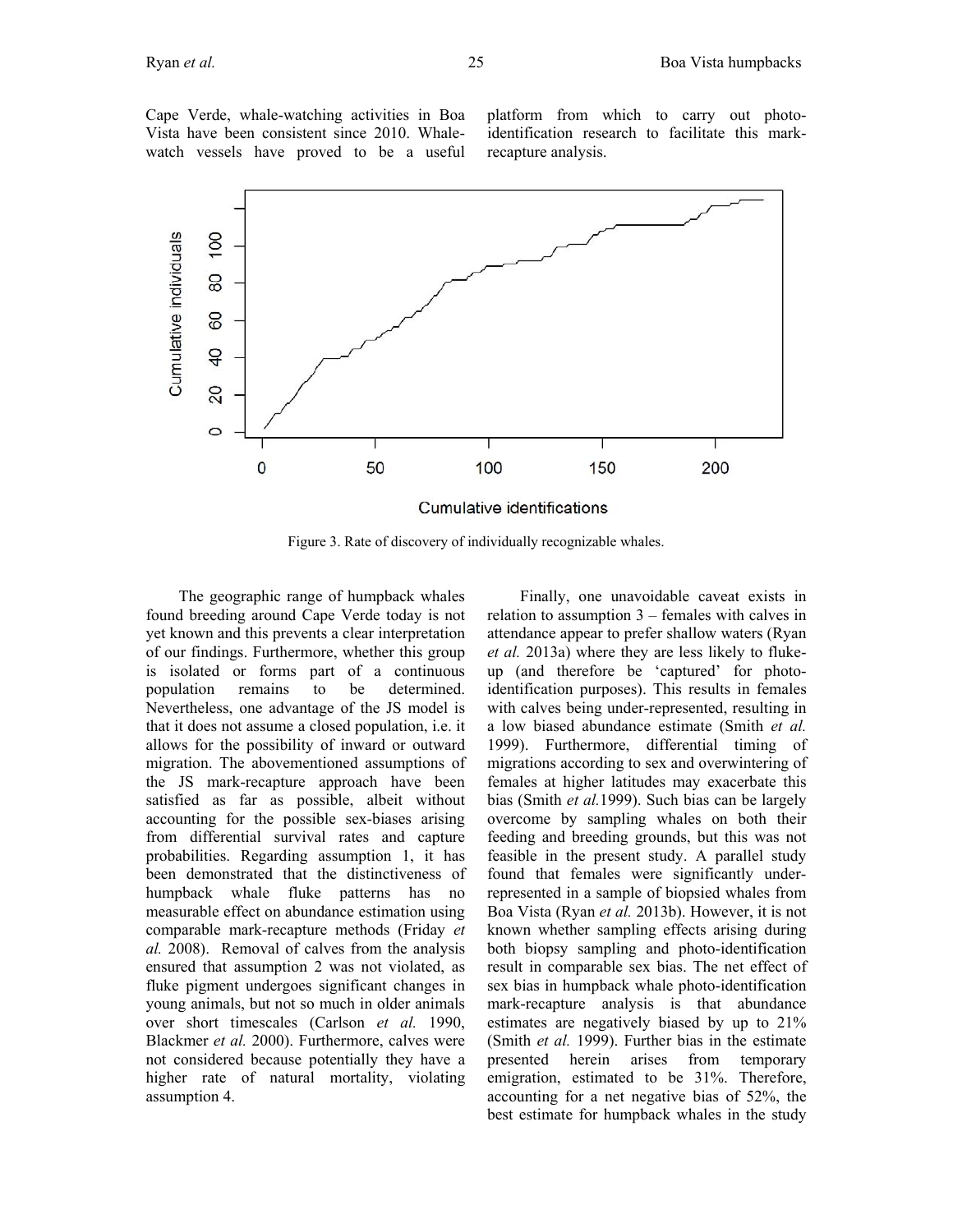area is 260 individuals. Finally, as the means of 'capture' were non-invasive and were unlikely to result in long-term disturbance, sampling methods did not result in a violation of assumption 3.

The abundance estimate of 171 to 260 individuals is low, but higher than that previously reported by Punt *et al.* (2006) from this region (99 individuals). Given the challenges arising from unavoidable heterogenity in capture probabilities (Hammond 1990, Smith *et al.* 1999), there may be further negative bias in our estimate (in addition to that arising from sex-bias and temporary emigration dealt with above). The coefficient of variation on the estimate presented here is an order of magnitude lower given that more data are now available (0.02 compared to 0.23). It is not known how representative the study area (northwest Boa Vista) is of the total Cape Verde archipelago. This area is the most important known nursing location for this species in the eastern North Atlantic (Wenzel *et al.* 2009, Ryan *et al.* 2013a). However, this may reflect sampling bias given a lack of comparable research effort in adjacent areas. As such, a systematic archipelago-wide survey for humpback whales in Cape Verde is required to determine if the abundance estimate presented here is conservative. The high probability of recapture reported here is consistent with a small and potentially isolated population, with strong fidelity to the area studied off Boa Vista. The low survival rate (0.86), albeit with wide 95% CIs, may indicate some outward migration and would benefit from further investigation.

Photo-identification and molecular genetic studies are underway in order to assess connectivity between humpback whales breeding in Cape Verde and other breeding locations such as the West Indies (Per Palsbøll pers. comm.). It is hoped that these studies may serve to address some of the aforementioned caveats in the present study. The most recent abundance estimate (calculated from data collected only on the high latitude feeding grounds) for the entire North Atlantic Ocean is 11,570, although this estimate is believed to be downwardly biased (Stevick *et al.* 2003). Therefore, assuming the estimate of 260 presented here is representative, the breeding group of humpback whales around Boa Vista might constitute only *ca.* 1.8% of the total North Atlantic population. The aforementioned sampling bias makes it difficult to determine whether our estimate for Boa Vista is representative for the archipelago. During the 1800s, some shore-based whaling was carried out from Boa Vista although the details are lacking (Cabral & Hazevoet 2011). According to available evidence however, shore-based whaling centred around the island of São Nicolão, where an estimated 105 whales were landed between 1874 and 1918 (Cabral & Hazevoet 2011). In addition, *ca.* 200 whales were killed per annum in Cape Verdean waters during peak activity by foreign whalers in the late 1800s (Smith & Reeves 2003). To apply the precautionary principle (i.e. a worst case scenario whereby the abundances estimate presented herein is representative of the entire archipelago), this population may be precariously small and therefore threatened by stochastic effects and anthropogenic impacts. Furthermore, unlike the humpback whale population of the western North Atlantic (Stevick *et al.* 2003), this population may be failing to recover from overexploitation despite commercial whaling ending in Cape Verde in the 1920s (Cabral & Hazevoet 2011) and in the entire North Atlantic by 1955 (Smith & Reeves 2003). However local site fidelity, a spatially structured population, or even a distribution change cannot be discounted. Therefore, an archipelago-wide abundance estimate, coupled with a clearer understanding of population structure of humpback whales in the North Atlantic is needed. Future research may serve to shed further light on the unknowns regarding site fidelity and movements between adjacent areas. However, until this time, and in the absence of such information, the precautionary principle invokes that strict protection and clear conservation goals should to be established for the estimated 171-260 (minimum estimate) humpback whales remaining in Cape Verde, currently the only known breeding ground for eastern North Atlantic humpback whales.

# ACKNOWLEDGEMENTS

This analysis was funded by the charity Global Ocean, funding for fieldwork was granted to the Irish Whale and Dolphin Group by the Island Foundation. Logistical support, accommodation and a warm welcome were provided by Bios.CV and Natura 2000 in Sal Rei, Boa Vista. We are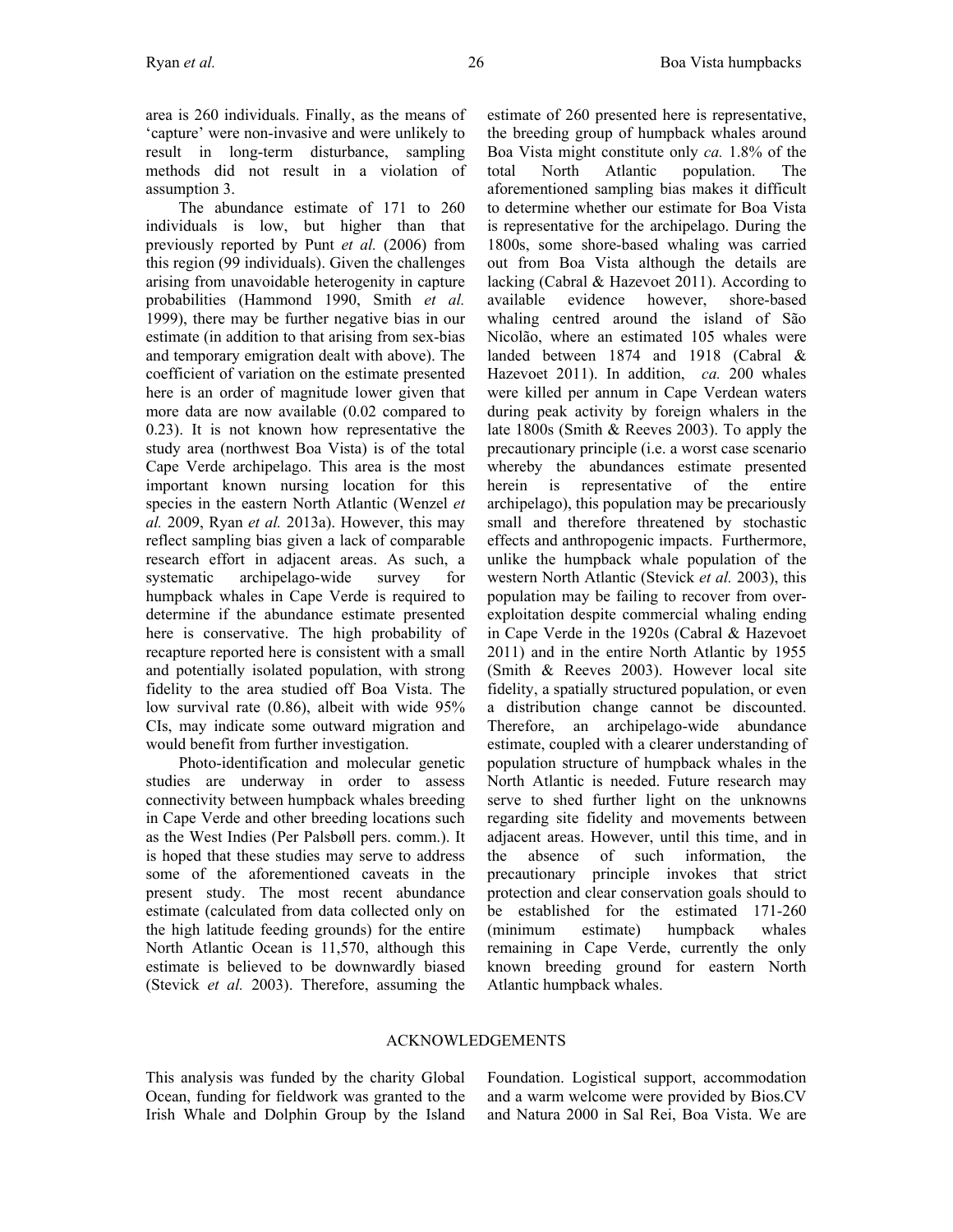grateful to our partners at INDP, especially Vanda Monteiro. Thanks to Juan and Félix Bustos and Scubacaribe for assistance with the boat and thanks to Gennaro Cascilla Doc for good humored assistance in the field. We are also grateful to Stravagante and Gabriella at Naturalia for help and advice. This work would not have been possible without the encouragement, support and advice of our fellow humpback whale researchers: Beatrice Jann and Pádraig Whooley. We thank TUI and the crew of the Sea Turtle sailing catamarans (S/V *Tartaruga*  *do mar I* and *II*) for allowing us to conduct research from their whale-watch vessels. Research activities were carried out under permit by the Environment Ministry of the Republic of Cape Verde, Ministério de Ambiente, Habitacao e Ordenamento do Território (permits 03/2011 and 02/2012). We are grateful to Peter Stevick and Luke Rendell for making comments leading to improvements on an early draft of this manuscript. Reviews by Rui Prieto and an anonymous reviewer significantly improved the manuscript.

#### REFERENCES

- Blackmer, A.L., S.K. Anderson & M.T. Weinrich, M.T., 2000. Temporal variability in features used to photo-identify humpback whales (*Megaptera novaeangliae*). Marine Mammal Science 16: 338-354.
- Cabral, J.J. & C.J. Hazevoet, 2011. The last whale: rise and demise of shore-based whaling in the Cape Verde Islands. Zoologia Caboverdiana 2: 30-36.
- Carlson, C.A., C.A. Mayo & H. Whitehead, 1990. Changes in the ventral fluke pattern of the humpback whale (*Megaptera novaeangliae*), and its effects on matching: evaluation of its significance to photoidentification research. Reports of the International Whaling Commission (Special Issue) 12: 105-111.
- Cormack, R.M., 1964. Models for capturerecapture. Biometrika 51: 429-438.
- Friday, N., T.D. Smith, P.T. Stevick, & J. Allen, 2000. Measurement of photographic quality and individual distinctiveness for the photographic identification of humpback whales, *Megaptera novaeangliae.* Marine Mammal Science 16: 355-374.
- Friday, N.A., T.D. Smith, P.T. Stevick, J. Allen & T. Fernald, 2008. Balancing bias and precision in capture-recapture estimates of abundance. Marine Mammal Science 24: 253-275.
- Fujiwara, M & H. Caswell, 2002. Estimating population projection matrices from multistage mark-recapture data. Ecology 83 (12): 3257-3265.
- Hammond, P.S., 1986. Estimating the size of naturally marked whale populations using capture-recapture techniques. Reports of the International Whaling Commission (Special Issue) 8: 253-282.
- Hammond, P.S., 1990. Heterogeneity in the Gulf of Maine? Estimating humpback whale population size when capture probabilities are not equal. Reports of the International Whaling Commission (Special Issue) 12: 135-139.
- Hammond, P.S., R. Sears & M. Bérubé, 1990. A note on problems in estimating the number of blue whales in the Gulf of St. Lawrence from photo-identification data. Reports of the International Whaling Commission (Special Issue) 12: 141-142.
- Hazevoet, C.J. & F.W. Wenzel, 2000. Whales and dolphins (Mammalia, Cetacea) of the Cape Verde Islands, with special reference to the humpback whale, *Megaptera novaeangliae* (Borowski, 1781). Contributions to Zoology 69: 197-211.
- Jann, B., J. Allen, M. Carrillo, S. Hanquet, S.K. Katona, A.R. Martin, R.R. Reeves, R. Seton, P.T. Stevick & F.W. Wenzel, 2003. Migration of a humpback whale between the Cape Verde Islands and Iceland. Journal of Cetacean Research and Management 5: 125-129.
- Jolly, G.M., 1965. Explicit estimates from capture-recapture data with both death and immigration – a stochastic model. Biometrika 52: 225-247.
- Kendall, W.L., J.D. Nichols & J.E. Hines, 1997. Estimating temporary emigration using capture-recapture data with Pollock's robust design. Ecology 78: 563-578.
- Krebs, C.J., 1999. Ecological methodology. 2nd edition. Benjamin Cummings, San Francisco. 624 pp.
- Punt, A.E., N. Friday & T.D. Smith, 2006. Reconciling data on the trends and abundance of North Atlantic humpback